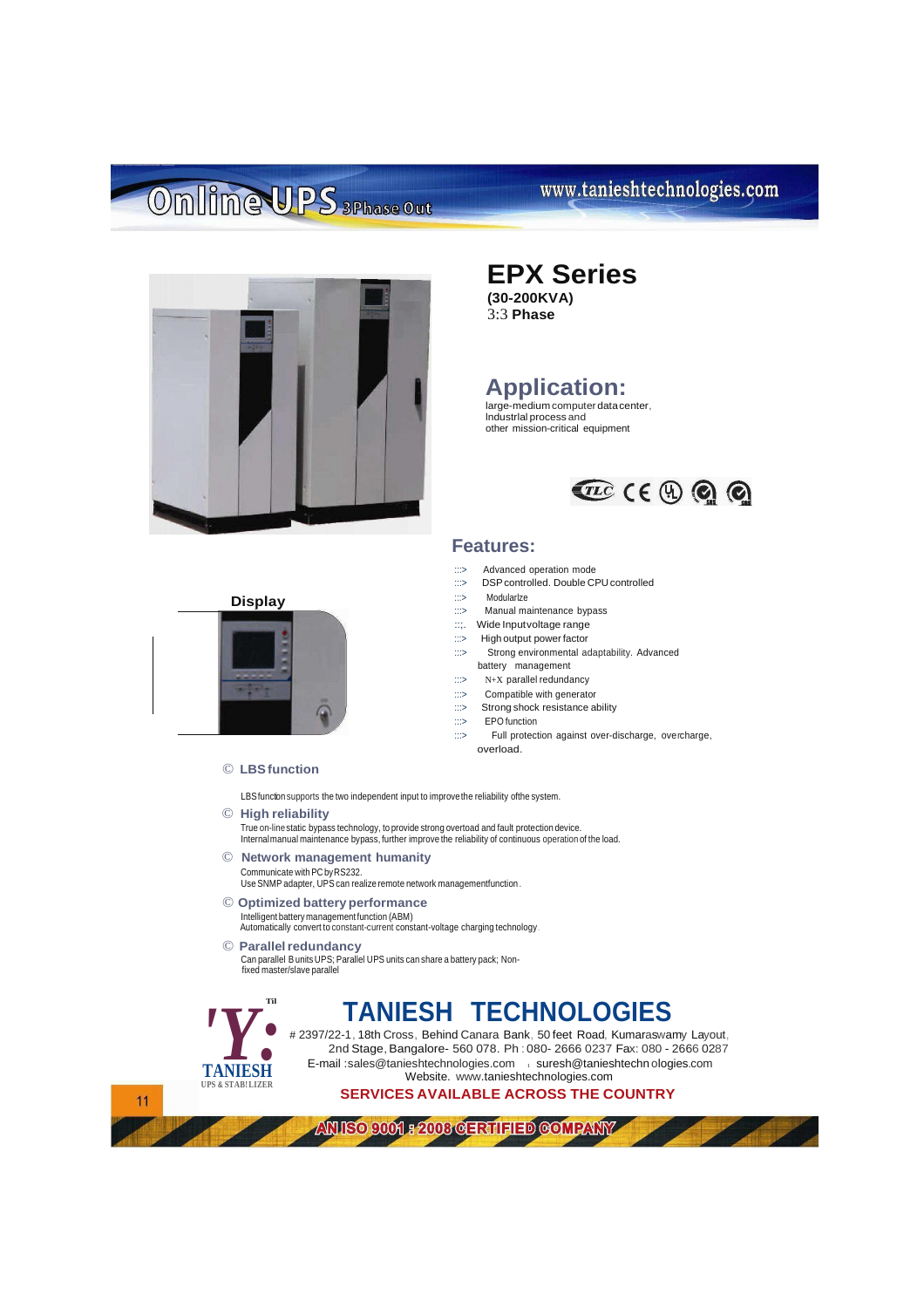# Online UPS 3Phase Out

## www.tanieshtechnologies.com

 $12$ 

## **Technical Specifications**

| Model                                                                                                                                   |                                                                                                                         | EPX3330 EPX3340 | $E$ PX3350   | EPX3360 | $\mathbf{I}$                  | EPX3380   EPX33100 | EPX33120 | EPX33160                          | EPX33200 |  |
|-----------------------------------------------------------------------------------------------------------------------------------------|-------------------------------------------------------------------------------------------------------------------------|-----------------|--------------|---------|-------------------------------|--------------------|----------|-----------------------------------|----------|--|
| Capacity 0/A}                                                                                                                           | $\frac{1}{30KVA}$                                                                                                       | 40KVA           | <b>SOKVA</b> | 60KVA   | 80KVA                         | 100KVA             | 120KVA   | 160KVA                            | 200KVA   |  |
| <b>INPUT</b>                                                                                                                            |                                                                                                                         |                 |              |         |                               |                    |          |                                   |          |  |
| Voltage range                                                                                                                           | (380VAC / 400VAC /415VAC) ±25% three-phase a nd three-wire                                                              |                 |              |         |                               |                    |          |                                   |          |  |
| 50/60Hz±5Hz aut <hiensing<br>Frequency range</hiensing<br>                                                                              |                                                                                                                         |                 |              |         |                               |                    |          |                                   |          |  |
| Power factor<br>>0.8 (fiter-free), 1 (filter)                                                                                           |                                                                                                                         |                 |              |         |                               |                    |          |                                   |          |  |
| <b>OUTPUT</b>                                                                                                                           |                                                                                                                         |                 |              |         |                               |                    |          |                                   |          |  |
| Voltage range                                                                                                                           | 3BOVAC (or 400VAC / 415VAC) ±1%                                                                                         |                 |              |         |                               |                    |          |                                   |          |  |
| Frequency                                                                                                                               | Auto-sening the Input frequency                                                                                         |                 |              |         |                               |                    |          |                                   |          |  |
| Frequency                                                                                                                               | 50Hz/60Hz± 0.05%                                                                                                        |                 |              |         |                               |                    |          |                                   |          |  |
| regulation (battery mode)                                                                                                               |                                                                                                                         |                 |              |         |                               |                    |          |                                   |          |  |
| Ou1put waveform                                                                                                                         | Sine Wave                                                                                                               |                 |              |         |                               |                    |          |                                   |          |  |
| Power factor                                                                                                                            | $0.9$ (lag)<br>08 (lag) Std., 0.9 Optional                                                                              |                 |              |         |                               |                    |          |                                   |          |  |
| <b>Distortion</b>                                                                                                                       | Linear load 3%, Non-linear<5%                                                                                           |                 |              |         |                               |                    |          |                                   |          |  |
| Overload capacity                                                                                                                       | 125% 150% 200% of the rated current for 10'/1/7"<br>110% for 1hr.                                                       |                 |              |         |                               |                    |          |                                   |          |  |
| <b>Crestfactor</b>                                                                                                                      | $3:1$ (max)                                                                                                             |                 |              |         |                               |                    |          |                                   |          |  |
| Elliclency                                                                                                                              |                                                                                                                         | 90%             |              |         | 91%                           | 91.5%              |          | 92%                               |          |  |
| <b>BYPASS</b>                                                                                                                           |                                                                                                                         |                 |              |         | I                             |                    |          |                                   |          |  |
| 380/400/415Vae<br>Rated Voltage                                                                                                         |                                                                                                                         |                 |              |         |                               |                    |          |                                   |          |  |
| Bypass vol1age range                                                                                                                    | Upper limit +10%, +15%, +20% can be set                                                                                 |                 |              |         |                               |                    |          |                                   |          |  |
|                                                                                                                                         |                                                                                                                         |                 |              |         |                               |                    |          |                                   |          |  |
|                                                                                                                                         | Lover limit: -10%, -20%, -30%,-40% can be set                                                                           |                 |              |         |                               |                    |          |                                   |          |  |
| Rated frequency                                                                                                                         | 50/60Hz (auto-sensing)                                                                                                  |                 |              |         |                               |                    |          |                                   |          |  |
| Bypass frequency range                                                                                                                  | $\pm 2\%$ ( $\pm 10\%$ $\pm 20\%$ can be set)                                                                           |                 |              |         |                               |                    |          |                                   |          |  |
| Transfer time to bypass                                                                                                                 | Oms/1ms                                                                                                                 |                 |              |         |                               |                    |          |                                   |          |  |
| Overload capacity<br>15times the rated current (tOms),5times the rated current (5s)                                                     |                                                                                                                         |                 |              |         |                               |                    |          |                                   |          |  |
| <b>BATIERY</b>                                                                                                                          |                                                                                                                         |                 |              |         |                               |                    |          |                                   |          |  |
| Battery Voltage 0JDC}                                                                                                                   | 32, 33, 34 (user full load)                                                                                             |                 |              |         |                               |                    |          |                                   |          |  |
| PANEL DISPLAY                                                                                                                           |                                                                                                                         |                 |              |         |                               |                    |          |                                   |          |  |
| LED                                                                                                                                     | Indicate thestab.Js of input, inverter, bypass, battery, output                                                         |                 |              |         |                               |                    |          |                                   |          |  |
| LCD                                                                                                                                     | Display input/output voltage, frequency, power, powerfactor, battery vollage, cunrent, battery status, load percertage, |                 |              |         |                               |                    |          |                                   |          |  |
|                                                                                                                                         | UPS status, history record, set parameters.                                                                             |                 |              |         |                               |                    |          |                                   |          |  |
| <b>COMMUNICATION</b>                                                                                                                    |                                                                                                                         |                 |              |         |                               |                    |          |                                   |          |  |
| Interface                                                                                                                               | Dry contact RS232 RS485, SNMPCard                                                                                       |                 |              |         |                               |                    |          |                                   |          |  |
| <b>ENVIRONMENT</b>                                                                                                                      |                                                                                                                         |                 |              |         |                               |                    |          |                                   |          |  |
| Operating Temperature                                                                                                                   | $D-40^{\circ}C$                                                                                                         |                 |              |         |                               |                    |          |                                   |          |  |
| Humidity                                                                                                                                | D-95% NorH:Ondensing                                                                                                    |                 |              |         |                               |                    |          |                                   |          |  |
| Storage Temperature                                                                                                                     | -25°C- 55°C                                                                                                             |                 |              |         |                               |                    |          |                                   |          |  |
| Noise                                                                                                                                   | $<$ 6 <sub>5dB</sub> (1m away from the unit) $\vert$                                                                    |                 |              |         |                               |                    |          |                                   |          |  |
|                                                                                                                                         |                                                                                                                         |                 |              |         | <68dB (1m away from the unit) |                    |          | <72dB (1m away from the $u^{n}$ ) |          |  |
| PHYSICAL CHARACTERIST                                                                                                                   | 338                                                                                                                     |                 | 351          | 490     | 575                           | 755                | 900      | 1300                              | 1350     |  |
| Net(Kg)                                                                                                                                 | 393                                                                                                                     |                 | 408          |         | 645                           |                    |          |                                   |          |  |
| Gross (Kg)                                                                                                                              |                                                                                                                         |                 |              | 560     |                               | 855                | 1000     | 1400                              | 1450     |  |
| Dimension                                                                                                                               |                                                                                                                         | 555x 720x 1220  |              |         | 800x740x 1400                 |                    |          |                                   |          |  |
| (WxDxH}mm                                                                                                                               | 1070x750x1400<br>1420x750x1505                                                                                          |                 |              |         |                               |                    |          |                                   |          |  |
| <b>OPTIONS</b>                                                                                                                          |                                                                                                                         |                 |              | 92%     |                               |                    |          |                                   |          |  |
| Harmonic filter, SNMP adapter, LBS cable, battery ternperab.Jre sensor, battery ground fault detection, bypass current sharing Inductor |                                                                                                                         |                 |              |         |                               |                    |          |                                   |          |  |
| SATISFY THE INTERNATIONAL EMC SAFETY REQUIREMENTS                                                                                       |                                                                                                                         |                 |              |         |                               |                    |          |                                   |          |  |
| <b>EMI</b>                                                                                                                              | IEC62040-2 :output requirements of EMC on UPS (>16A)                                                                    |                 |              |         |                               |                    |          |                                   |          |  |
|                                                                                                                                         | IEC61000-4-2 (ESD) :AniH>lectrostatec discharge                                                                         |                 |              |         |                               |                    |          |                                   |          |  |
| <b>EMS</b>                                                                                                                              | IEC61000-4-3 (RS): Anti-interference of radiation<br>IEC61000-4-4 (EFT): Anti-interference of power pulse.              |                 |              |         |                               |                    |          |                                   |          |  |
|                                                                                                                                         |                                                                                                                         |                 |              |         |                               |                    |          |                                   |          |  |
|                                                                                                                                         | IEC61000-4-6 (Surge) :Anti-lightning /surging                                                                           |                 |              |         |                               |                    |          |                                   |          |  |
| Standard                                                                                                                                | YD /T1095-2008                                                                                                          |                 |              |         |                               |                    |          |                                   |          |  |

**SERVICES AVAILABLE ACROSS THE COUNTRY**

ANISO COOL 2008 CERTIFIED COMPANY